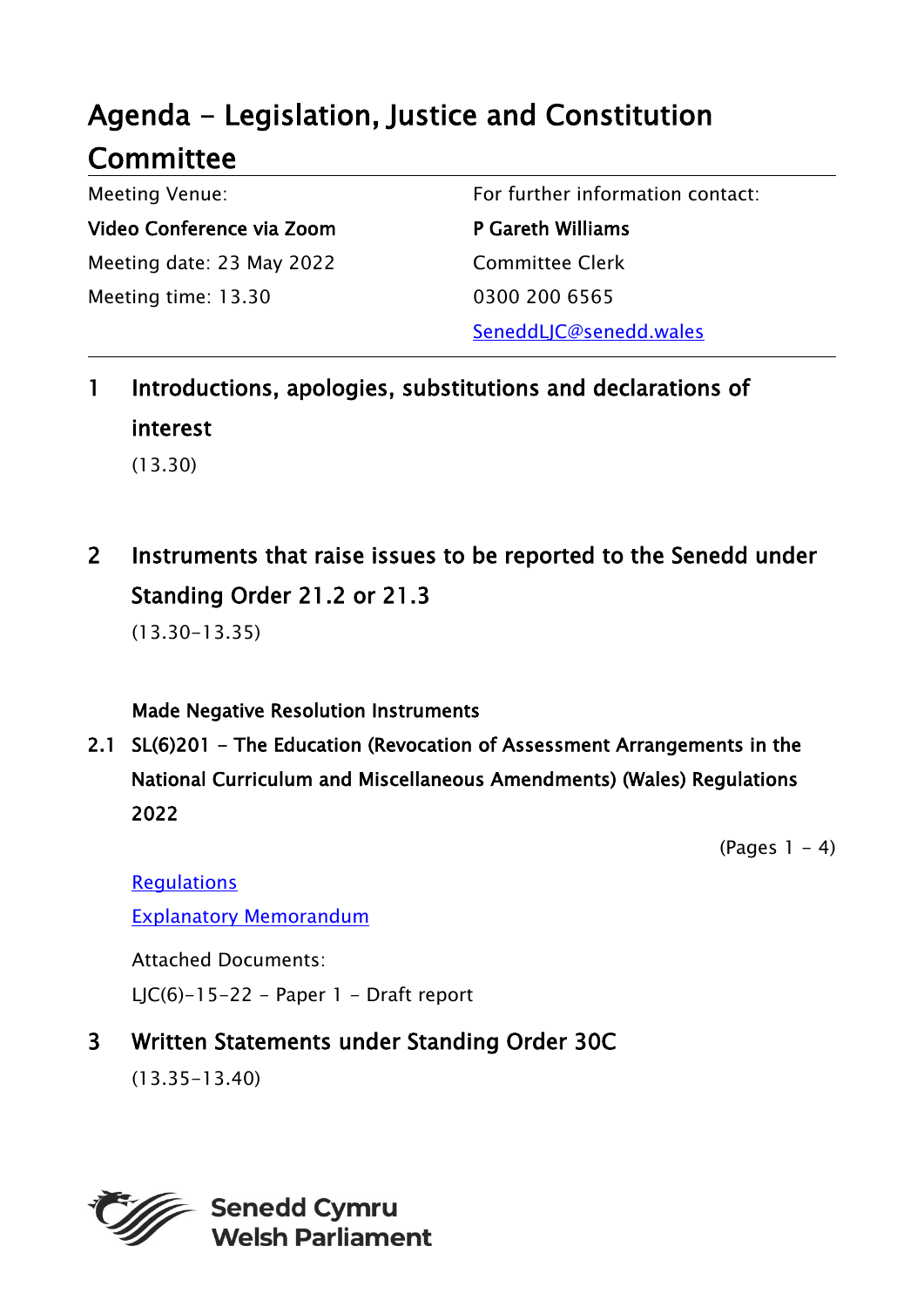# 3.1 WS-30C(6)009 - The Common Agricultural Policy (Cross Compliance Exemptions and Transitional Regulation) (Amendment) (EU Exit) Regulations 2022

 $(Pages 5 - 10)$ 

#### Attached Documents:

LJC(6)-15-22 - Paper 2 - Letter from the Minister for Rural Affairs and North Wales, and Trefnydd, 16 May, 2022 LJC(6)-15-22 - Paper 3 - Written statement by the Minister for Rural Affairs and North Wales, and Trefnydd, 13 May 2022 LJC(6)-15-22 - Paper 4 - Letter from the Minister for Rural Affairs and North Wales, and Trefnydd, 27 April 2022 LJC(6)-15-22 - Paper 5 - Commentary

#### 4 Common frameworks

(13.40-13.45)

4.1 Report by the Climate Change, Environment, and Infrastructure Committee: Provisional Common Frameworks for Air Quality, and Chemicals and **Pesticides** 

(Pages 11 - 21)

Attached Documents:

LJC(6)-15-22 - Paper  $6$  - Report by the Climate Change, Environment, and Infrastructure Committee, 18 May 2022

5 Inter-Institutional Relations Agreement

(13.45-13.50)

5.1 Correspondence from the Minister for Rural Affairs and North Wales, and Trefnydd: The Sea Fisheries (Amendment) Regulations 2022

(Pages 22 - 23)